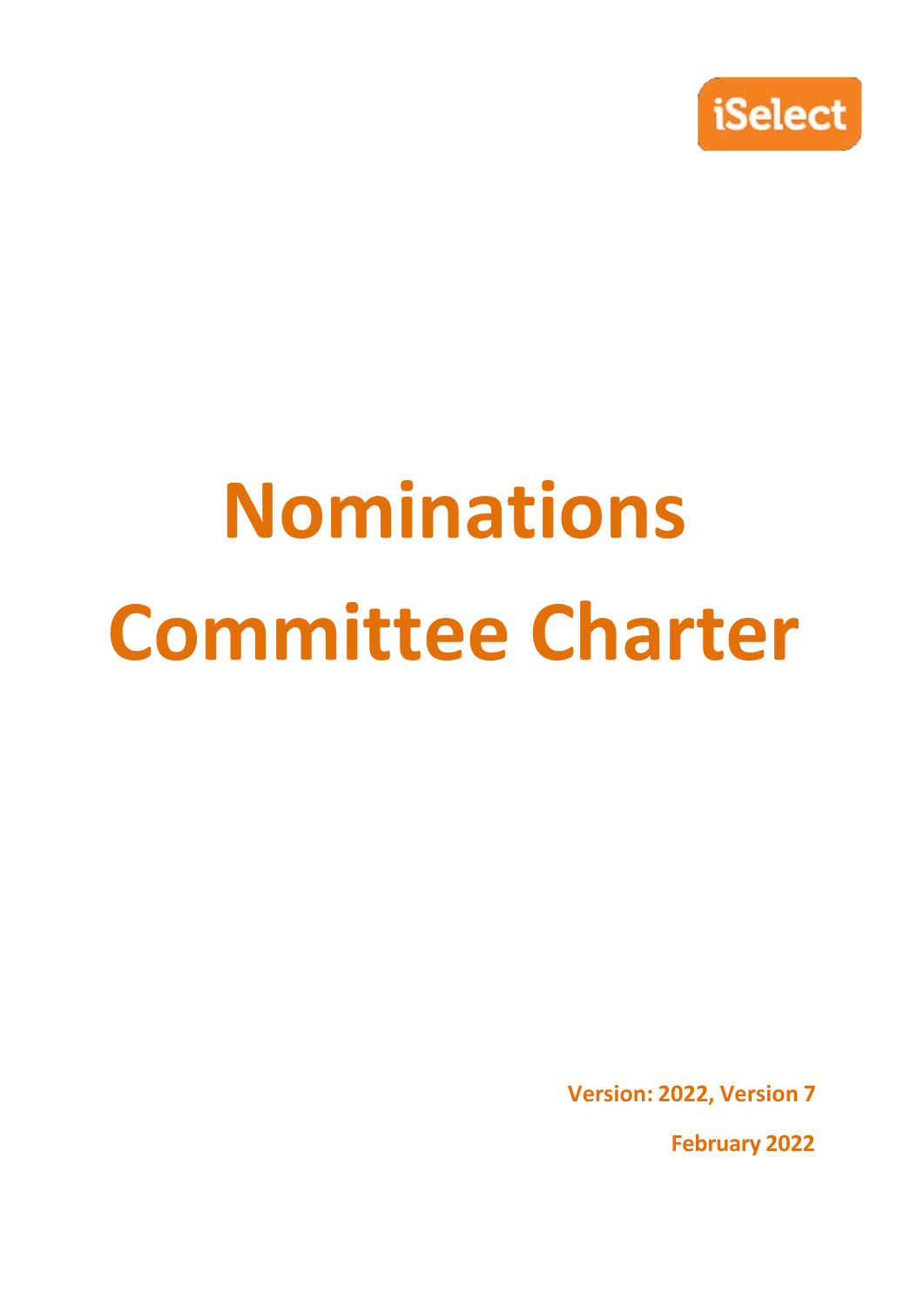# **1. Document Control**

# **1.1 Purpose**

The Nominations Committee Charter sets out the functions and operations of the Nominations Committee of iSelect.

# **1.2 Charter information**

| <b>Charter contact:</b> | <b>Company Secretary</b> | <b>Charter owner:</b> | Board            |
|-------------------------|--------------------------|-----------------------|------------------|
| Approval date:          | 21 February 2022         | Effective date:       | 21 February 2022 |
| Review period:          | Annual                   | Next review date:     | February 2023    |

# **1.3 Record keeping requirements**

Documents relating to this Charter will be retained for seven years after they have been superseded.

# **1.4 Document history**

| <b>Version</b> | <b>Date Approved</b> | <b>Author</b>                    | <b>Description</b>                                                                                                                    |
|----------------|----------------------|----------------------------------|---------------------------------------------------------------------------------------------------------------------------------------|
| V.1            | 7 May 2013           | <b>External Legal</b><br>Counsel | Creation                                                                                                                              |
| v.2            | 24 August 2015       | Board                            | Update following periodic review                                                                                                      |
| v.3            | 10 October 2016      | Board                            | Update following periodic review                                                                                                      |
| V.4            | 7 December 2017      | <b>Board</b>                     | Update following periodic review                                                                                                      |
| v.5            | 11 December 2019     | <b>Board</b>                     | Update following period review and in line with<br>the 4 <sup>th</sup> Edition Corporate Governance Principles<br>and Recommendations |
| V.6            | 9 December 2020      | Board                            | Update following periodic review                                                                                                      |
| V.7            | 21 February 2022     | Board                            | Update following periodic review                                                                                                      |

# **1.5 Definitions**

| Term.     | <b>Definition</b>                                         |
|-----------|-----------------------------------------------------------|
| Committee | Means the Nominations Committee established by the Board. |
| Board     | Means the Board of Directors of iSelect.                  |
| Charter   | Means this Nominations Committee Charter.                 |
| Company   | Means iSelect.                                            |
| iSelect   | Means iSelect Limited (ACN 124 302 932).                  |

# **1.6 Related documents**

iSelect's Constitution iSelect's Board Charter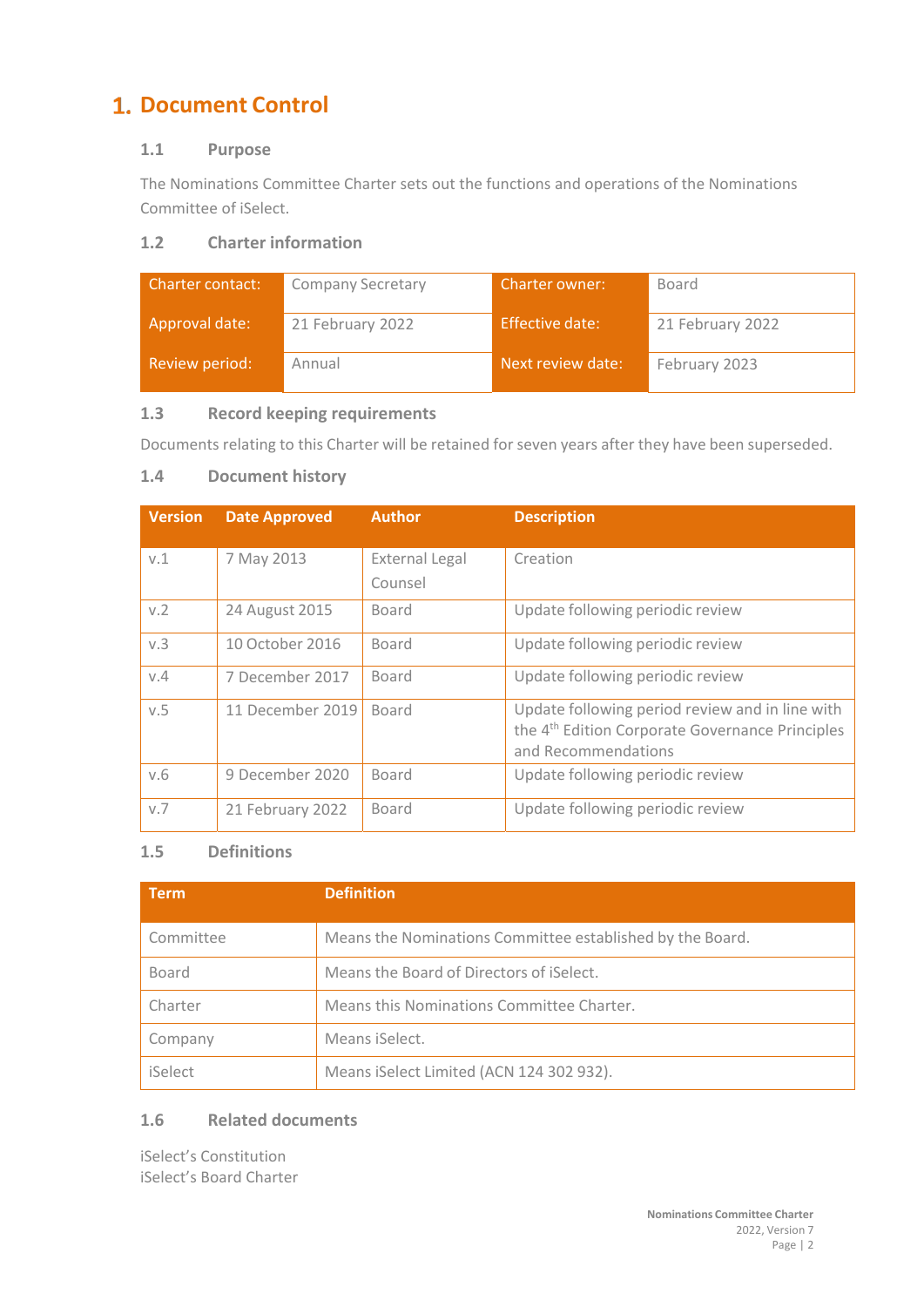# **2 Charter**

# **2.1 Introduction**

The Board of iSelect have established a Nominations Committee. The purpose of the Committee is to assist the Board in fulfilling its responsibilities relating to the composition and performance of the Board, Board appointments, and succession planning.

# **2.2 Duties and responsibilities of the Committee**

The duties and responsibilities of the Committee include:

#### **Composition of the Board**

- a) monitoring, reviewing, and making recommendations on matters relating to the size and composition of the Board; and
- b) assessing the appropriate balance of skills, knowledge, experience, and diversity required on the Board and the extent to which balance is achieved.

#### **Selection, appointment and re‐election of Directors**

- a) establishing a formal and transparent procedure for the nomination, selection, appointment and re-election of Directors;
- b) making recommendations regarding the appointment and re-election of Directors;
- c) monitoring and reviewing the process for the induction of new Directors, and any professional development program for existing Directors; and
- d) monitoring and reviewing the time commitment required by Non-executive Directors to Board matters having regard to director commitments to iSelect and others.

#### **Performance evaluation**

a) making recommendations regarding the process for the annual review of the performance of individual Directors, the Board as a whole and the operation of Board Committees, including (where appropriate) the engagement of external consultants.

#### **Succession planning**

- a) making recommendations regarding Board succession including succession of the Chair of the Board and the Chief Executive Officer (**CEO**); and
- b) as it relates to the above, reviewing senior management and key staff succession and development plans.

#### **Other matters**

a) reviewing other relevant matters identified from time to time, or as requested by the Board.

# **2.3 Committee composition**

The Committee will have at least three members. The members will be appointed by the Board.

Each member will be a Non‐executive Director of the Board. A majority of the members will be independent Directors.

The Board will appoint the Chair of the Committee from amongst the independent Directors.

Members of the Committee may resign by giving reasonable notice in writing to the Chair of the Committee.

If a member ceases to be a Director of the Board, that member ceases to be a member of the Committee.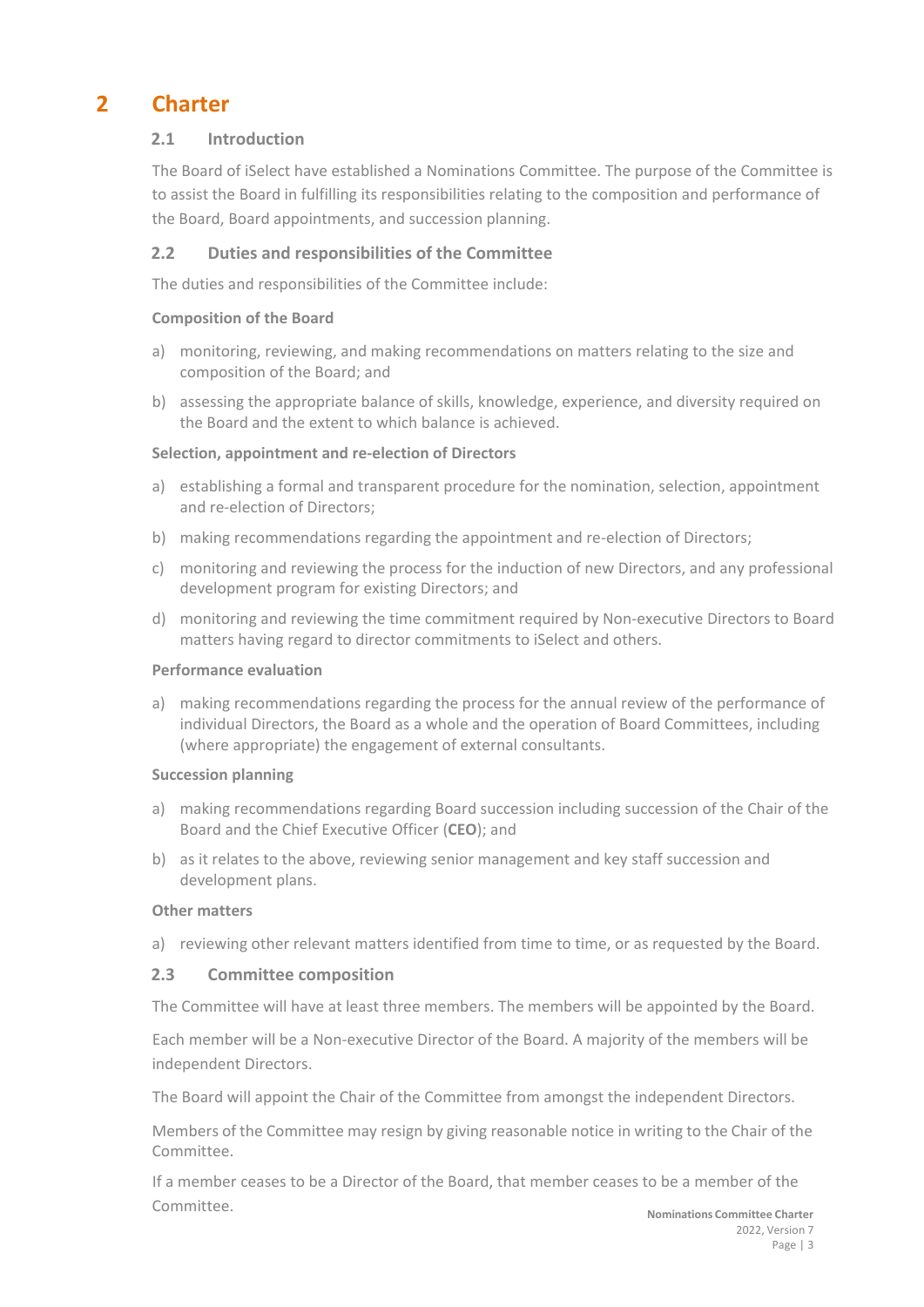# **2.4 Administrative matters**

# **Meetings**

The Committee will meet as often as the members deem necessary in order to fulfil their role. Additional Committee meetings may also be convened as the Chair of the Committee considers necessary, taking into account requests from any member or the CEO.

A quorum of the Committee will comprise any two members.

If the Chair of the Committee is unable to attend a Committee meeting, the Chair, or the members present, will appoint another member who is an independent Director to act as Chair at that meeting.

Members may attend Committee meetings in person or participate by videoconference or other electronic means. Committee decisions may be made by circular or written resolution. A circular or written resolution signed by all members will be effective as a resolution duly passed at a Committee meeting and may consist of several documents in like form, each signed by one or more members. The expression "written" includes email or other electronic means.

# **Attendance**

Notice of Committee meetings will be provided to Directors of the Board who are not members and such Directors may attend Committee meetings.

Notice of Committee meetings will also be provided to the CEO, who may attend meetings as requested. Other members of management and advisers may be invited to attend meetings, as the Chair of the Committee thinks fit.

If a Committee member or an attendee has a material personal interest in a matter that is being considered at a Committee meeting, that person must not be present for consideration of that matter.

# **Secretary**

The Company Secretary (or nominee) will be the Secretary of the Committee (**Secretary**).

# **Agenda and documentation**

The agenda for each Committee meeting is determined by the Chair of the Committee, in consultation with the Secretary.

Any member may require business to be included on the agenda provided the Chair of the Committee and the Secretary have been given prior notice.

The agenda and supporting documentation for each Committee meeting will be circulated within a reasonable time prior to that meeting to members, other Directors, the CEO, and other attendees, as appropriate.

# **Minutes**

Minutes of Committee meetings will be prepared by the Secretary and approved by the Chair of the Committee in draft.

The minutes will be confirmed at the next Committee meeting and then signed by the Chair of the Committee.

# **Reporting**

The minutes of each Committee meeting will be provided to all Directors of the Board.